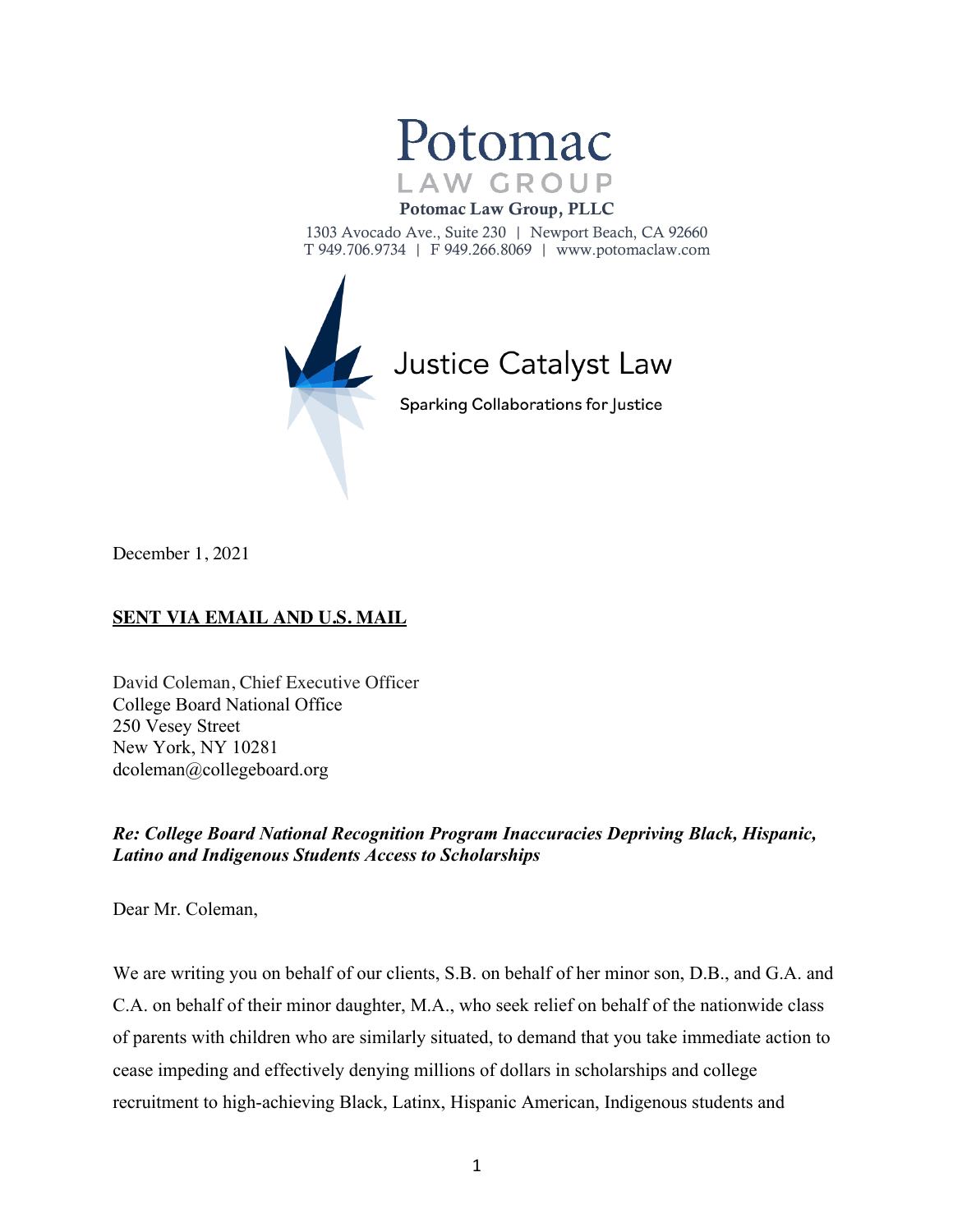students from rural communities. These scholarships would be available, or would already have been awarded, to these students had you properly administered your National Recognition Programs to include the scores from the January 2021 PSAT exams and the Advanced Placement ("AP") exams.

When used appropriately, the National Recognition Programs are explicitly intended to create a database of students from underrepresented populations with demonstrated high academic performance so that colleges can identify these students for purposes of early outreach, and make them aware of scholarships and other financial assistance to ensure they have access to higher education opportunities. The College Board Student Search Service is the mechanism used by more than 1,900 institutions to find students to award and recognize, and only those deemed eligible by College Board can be identified.

College Board plays a critical gatekeeper role in regard to access to higher education for millions of students each year. College Board steps into the shoes of public educators nationwide when it administers the PSAT to almost 4 million students every year. The PSAT is used by schools, districts, and states to track student progress over time, and these institutions trust College Board to provide students with access to hundreds of millions of dollars in scholarships and financial aid, as its materials represent. Students and parents trust College Board to connect them with the resources and opportunities they deserve. College Board is obligated to ensure that all students have equal access to the benefits of these tests and programs and that the tests and programs are administered as they are represented with full transparency.

This past year, due to the complications that the COVID-19 pandemic imposed on the administration of PSAT and AP exams and the disproportionate impact this had on schools serving predominantly Black and Brown youth, you failed to invite many eligible students to apply for your National Recognition Programs, resulting in those students now being excluded from the National Recognition Program and the attendant hundreds of millions of dollars of scholarship funds designed for their use. Specifically, for any eligible students who took the PSAT exam in January of 2021 -- an accommodation made due to adjust to the pandemic – College Board appears to have ignored any qualifying test results when determining eligibility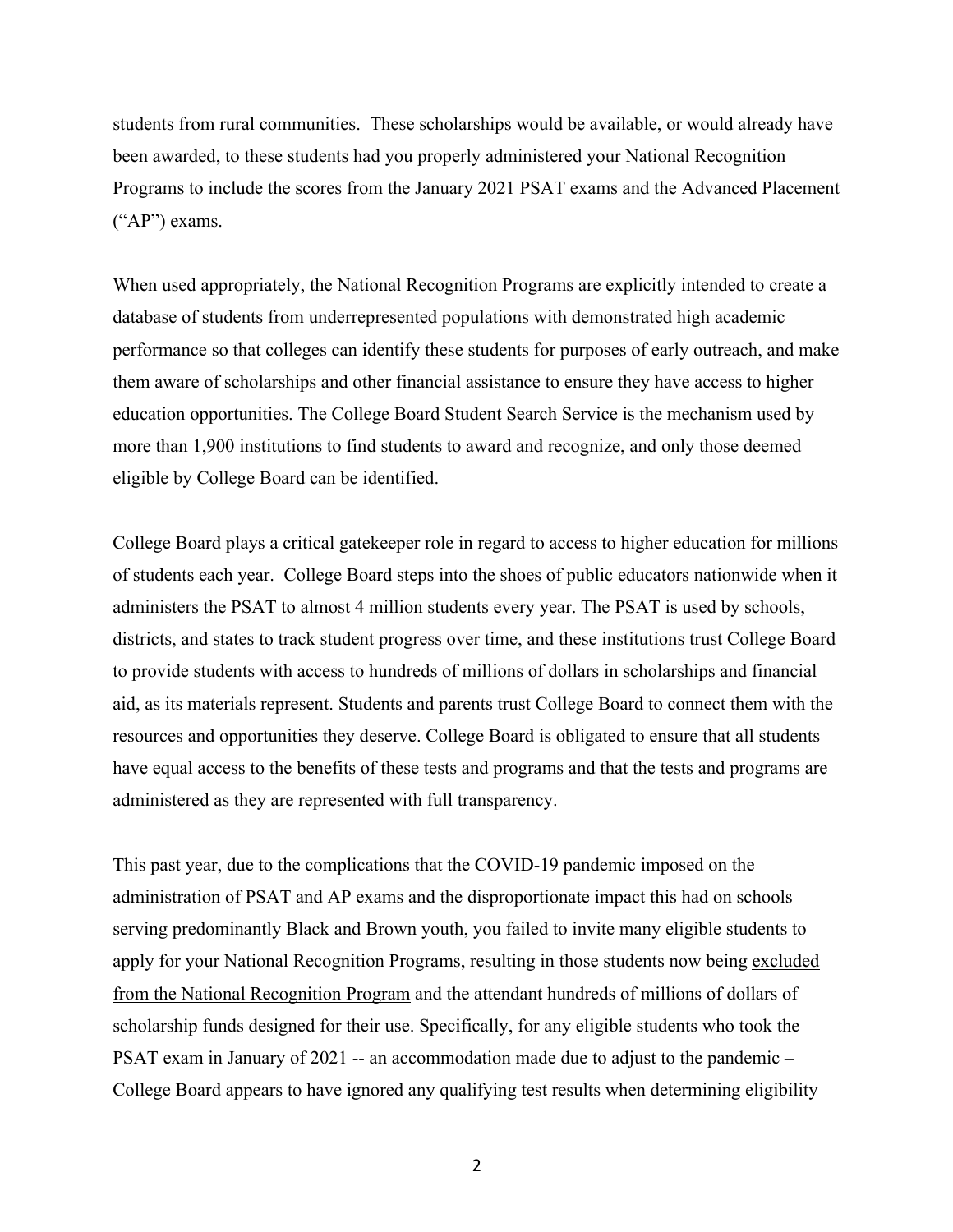(and thus sending out invitations last spring) for the National Recognition Programs. Likewise, College Board similarly ignored and excluded students who qualified for National Recognition Programs through their AP scores, failing to send out to these students as well an invitation to the National Recognition Programs. As a result, College Board has interfered with and impeded thousands of Black, Latinx, Hispanic, Indigenous and rural students nationwide who have historically faced barriers to higher education from accessing hundreds of millions in scholarship opportunities specifically designed to assist them.

College Board's failure to properly identify all students eligible for its National Recognition Program has also deprived colleges and scholarship organizations of the ability to identify and focus their outreach to these highly qualified students, such as by targeted invitations to apply or programs that facilitate college visits. The students these programs are designed to serve are historically unlikely to find these scholarships and colleges without these outreach opportunities.

College Board is depriving hard-earned opportunities to exceptional, high-achieving Black and Brown students who did nothing wrong, and in fact worked diligently and studied to obtain the requisite scores that otherwise would have earned them honors and scholarship funding. For example, the National Hispanic Scholars Program—one of your "strategic partners" in the National Recognition Programs—has already finished distributing the \$30 million of annual scholarship funding they offer to members of the class of 2022, despite only having been provided with only a partial list of eligible recipients. This has caused irreparable harm to the hundreds or thousands of Hispanic students who should have appeared on that list and been eligible for that money, but either took the PSAT in January rather than October through no fault of their own, or simply qualified through their AP exam scores rather than PSAT testing.

We seek your immediate action to ensure that these qualified Black, Hispanic American, Latinx, Indigenous and rural community students who you have failed to identify do not lose out on even more scholarship opportunities. Despite the fact that many scholarship deadlines have passed, there is an opportunity now for you to mitigate this harm.

3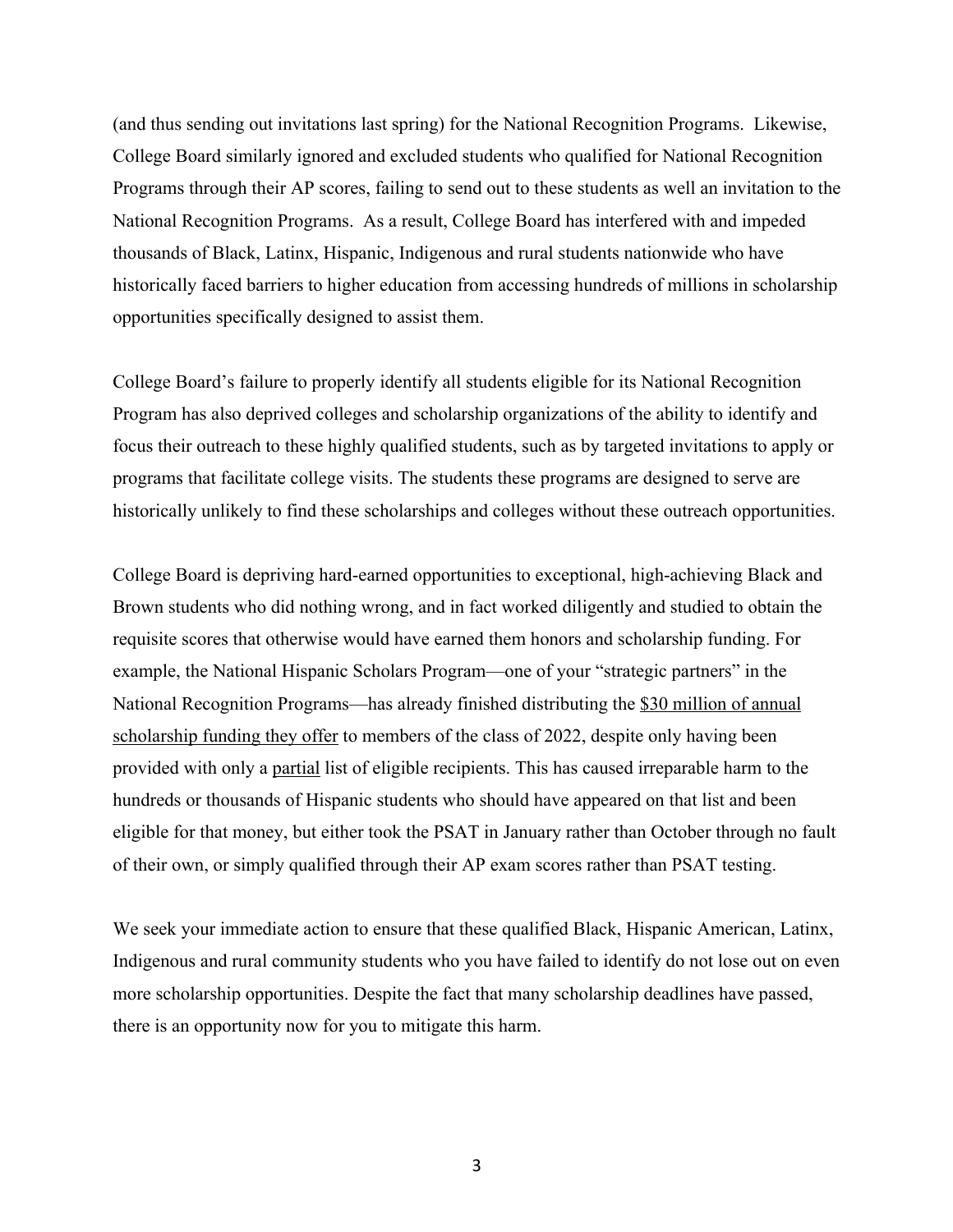We demand that, by no later than **December 6, 2021**, College Board immediately send notice of the incomplete and inaccurate status of the National Recognition Programs list and Student Search database to parents, students, colleges, your "strategic partners", and school counselors in the forms attached hereto as Appendices A, B, C, and D. This notice must ensure that you inform these recipients that

- $\triangleright$  The Student Search Service database and National Recognition Programs lists are not complete, missing likely hundreds of thousands of qualified and talented underrepresented students nationwide;
- $\triangleright$  By no later than December 15, College Board will provide parents, students, colleges, all scholarship organizations participating in the Student Search Service, strategic partners, high school counselors, and counsel with an updated, accurate and complete list of all qualifying students;
- $\triangleright$  By no later than December 15, College Board will provide all eligible students with a Certificate of Recognition Award identical to the certificates given to the eligible October 2020 PSAT examinees, and that these students should ensure that any and all schools they have applied to are aware of their inclusion in this honor;
- $\triangleright$  Due to the current exigent circumstances, College Board has waived the GPA verification requirement for National Recognition Programs for the Class of 2022; and
- $\triangleright$  Colleges, strategic partners, and scholarship organizations participating in Student Search should take steps, including extending deadlines when possible and sending out additional recruitment materials, to eligible students so that they can avail themselves of the remaining scholarship opportunities designed to assist and recognize those students from historically underrepresented demographics.

Our clients therefore demand that the College Board:

1. Provide notice as stated above, in the forms attached hereto, of the incomplete and inaccurate nature of the National Recognition Programs list and Student Search Service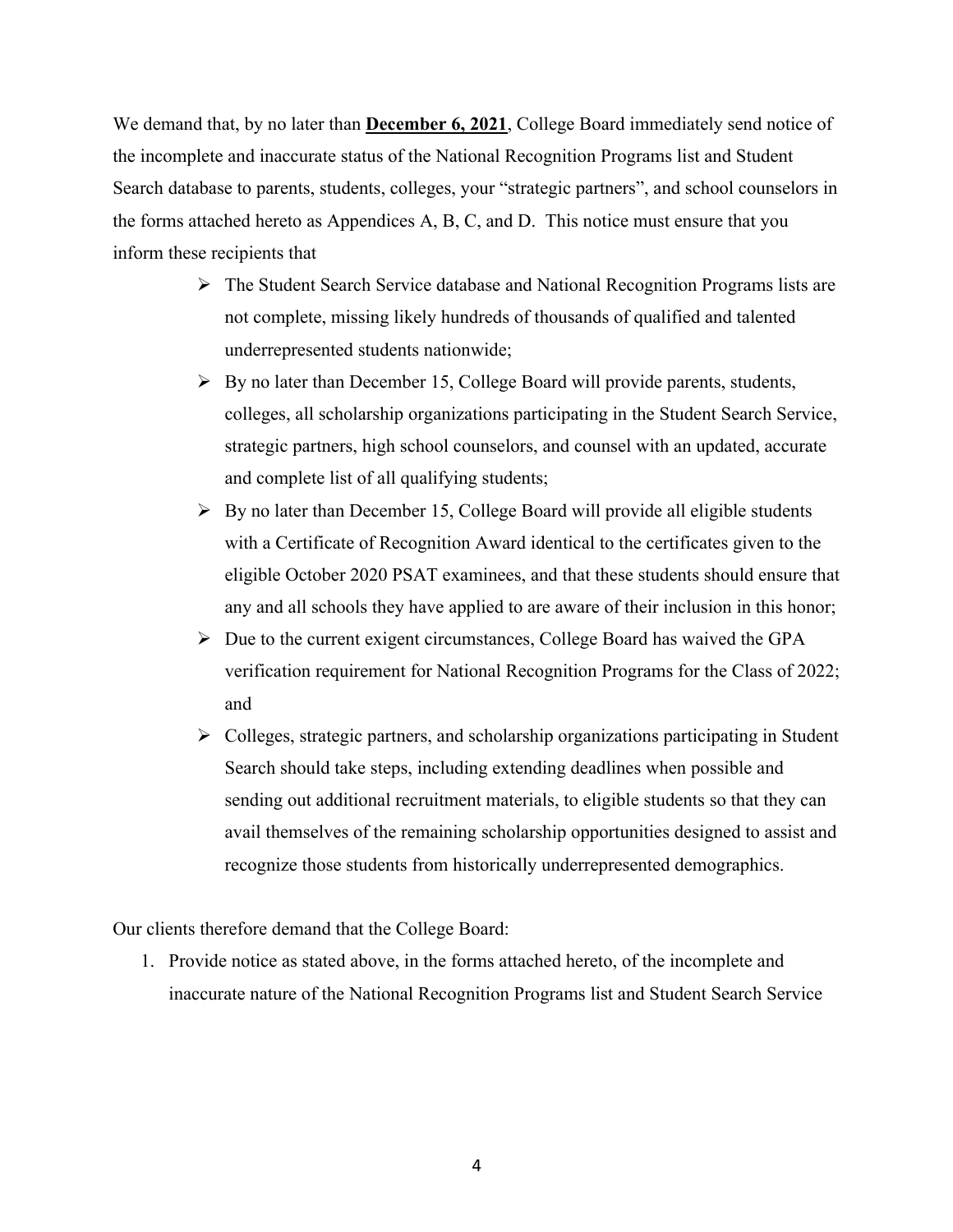database to parents, students, colleges, strategic partners, and school counselors by no later than **December 6, 2021**;

- 2. By no later than **December 13, 2021,** update the National Recognition Programs list to include all eligible students qualifying via the January 2021 PSAT test or AP exams, waiving the GPA verification requirement due to the current exigent circumstances, and update the Student Search Service database to include all eligible students qualifying via the January 2021 PSAT test or AP exam scores;
- 3. By no later than **December 15, 2021**, send the updated and expanded accurate National Recognition Programs list and access to the updated and expanded complete Student Search Database information to (i) all eligible students who qualify via the January 2021 PSAT or AP exams to confirm that they are now included the updated lists, (ii) any and all colleges and universities who receive the National Recognition Programs list or registry, and who utilize the Student Search Service database information, (iii) College Board "strategic partners" in the National Recognition Programs, and (iv) all school counselors on the College Board counselor distribution list; and
- 4. By no later than **December 15, 2021**, send the Award Certificates to all eligible students.

Until the above steps are taken, thousands of Black, Hispanic, Latinx, Indigenous and rural students continue to be deprived of millions of dollars of scholarship money and corresponding college opportunities. With each passing scholarship deadline, the chance to attend college is literally denied to more and more qualified and highly talented students from underrepresented groups nationwide.

**Please contact the undersigned attorneys within 48 hours of receipt of this letter to indicate your intention to comply with our clients' demands.**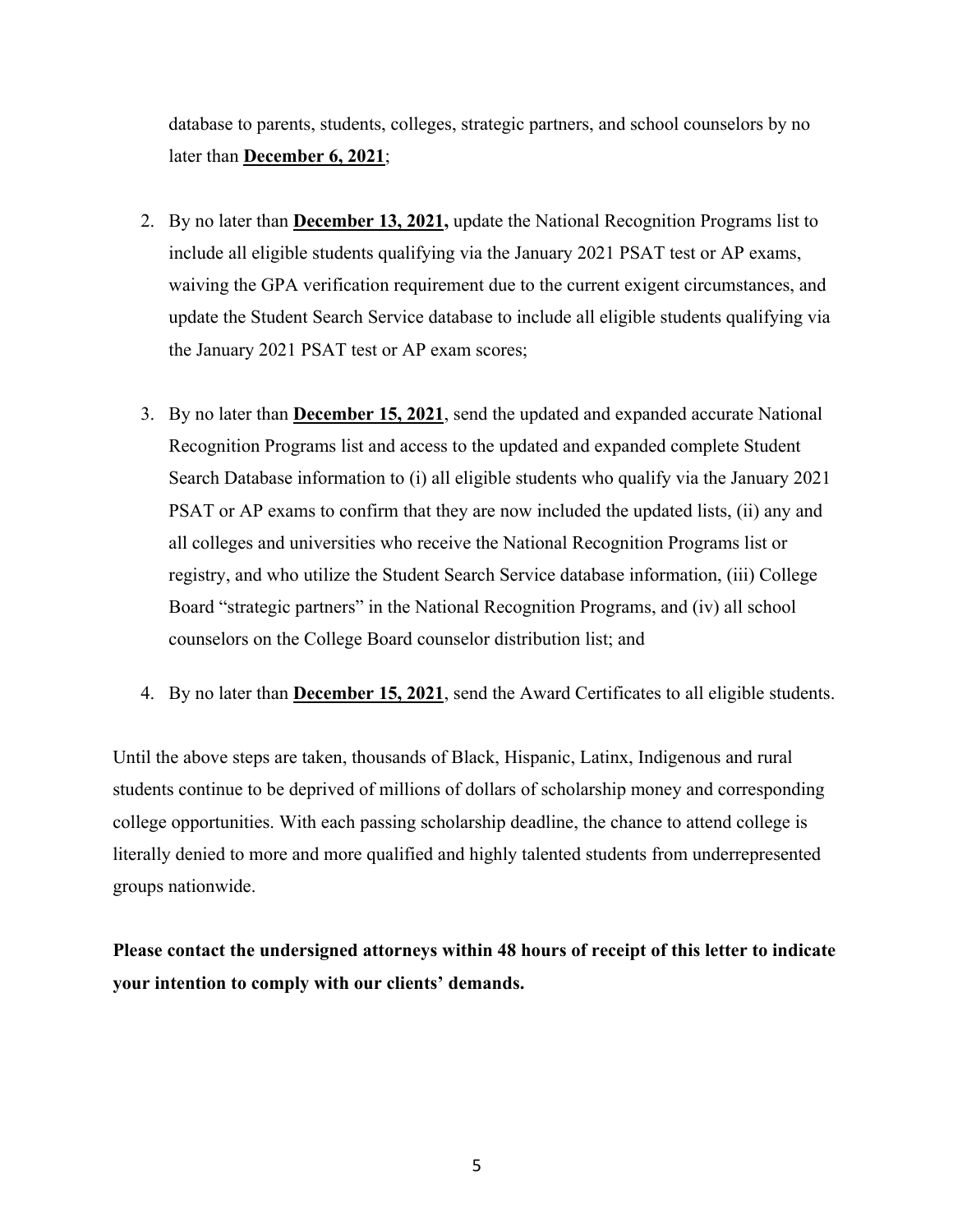We look forward to hearing from you.

Sincerely,

Janet Herold Melissa Iachán Justice Catalyst Law 123 William Street, 16<sup>th</sup> Floor New York, NY 10038 (646) 899-1527 miachan@justicecatalyst.org

Marci Lerner Miller Christina Harvell Brown Potomac Law Group, PLLC 1303 Avocado Avenue, Suite 230 Newport Beach, CA 92660 (949) 706-9734 mmiller@potomaclaw.com

cc: Mr. Jeremy Singer, President (jsinger@collegeboard.org) Mr. Peter Schwartz, Chief Risk Officer and General Counsel (pschwartz@collegeboard.org)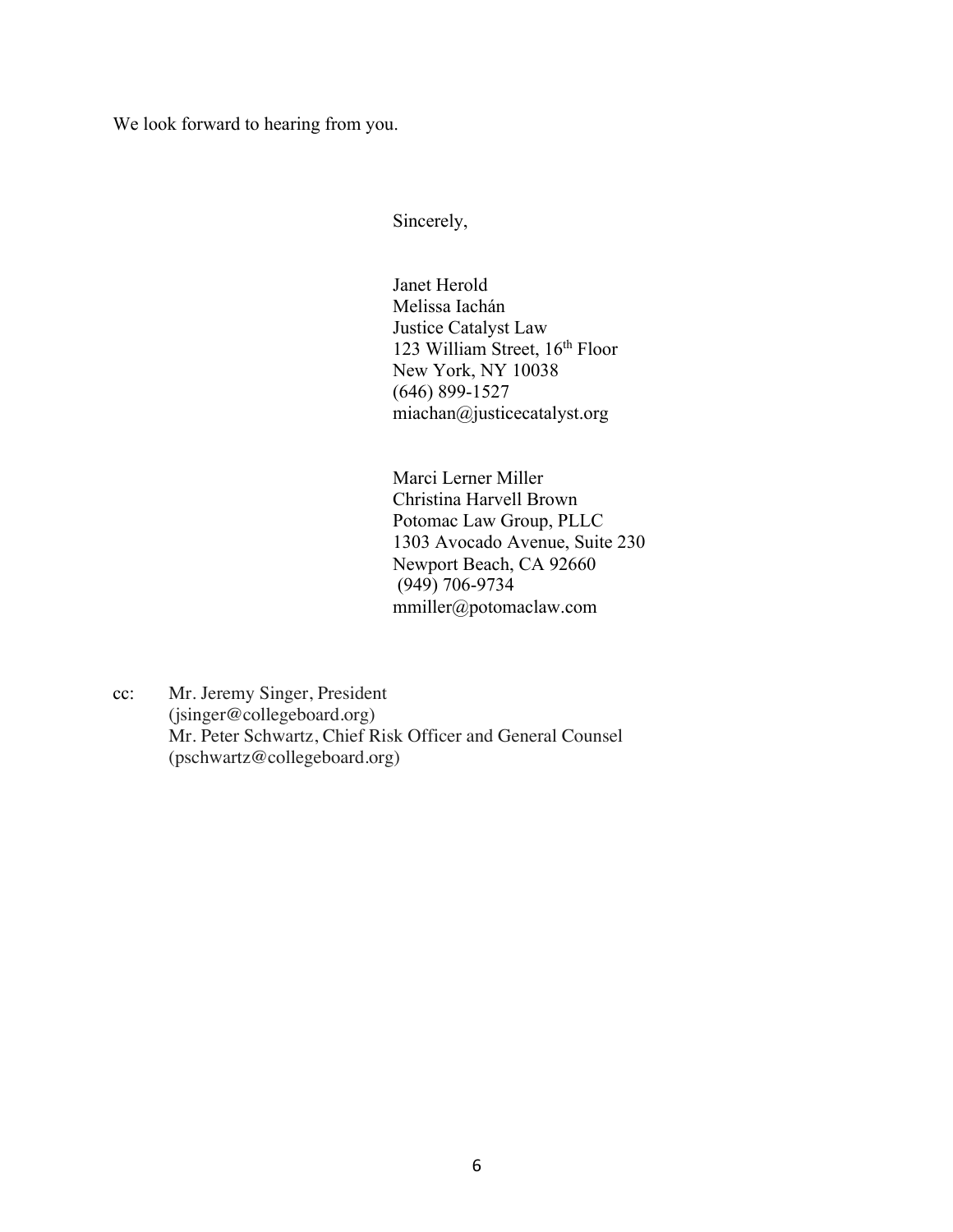### APPENDIX A

December xx, 2021

Dear Student,

As you may know, we at the College Board like so many of you and your schools faced unprecedented challenges related to COVID-19 this past eighteen months. Unfortunately, because of the complications caused by the pandemic, it is possible that you were not notified of your eligibility for one or more of College Board's National Recognition Programs. Our Student Search users, such as colleges and universities, use the student profiles we create to identify and recruit talented students like you to reach out and inform you of opportunities you may have earned, including scholarship opportunities. If you were not notified of your eligibility for National Recognition, your achievements may not have been included in your Student Search profile, making it difficult for colleges to identify and reach you.

The National Recognition Programs are designed to create pathways to college for underrepresented students by awarding them academic honors and connecting them with universities across the country. You may be eligible for recognition if you (a) identify as African American or Black, Hispanic American or Latinx, Indigenous, or attend school in a rural or small town; AND (b) You took the PSAT in January 2021 and scored well OR you earned a score of 3 or higher on at least two AP exams by your junior year.

In order to quickly and expeditiously remediate some of the harm that has been caused to many of you who either do not have a Student Search profile, or whose Student Search profiles do not reflect their eligibility for National Recognition Programs, we will be updating your profiles by and notifying all Student Search by December 15, 2021. All prior Student Search users with access during your sophomore and junior years will also be notified of the changes to your profile.

We are reaching out to all of our higher education partners, and the National Recognition Program's strategic partners, to request that they extend deadlines for outstanding scholarships designed to be offered to Black, Hispanic American, Latinx, Indigenous and rural students and take steps to conduct outreach to the students on the updated list.

Please note that, due to the current exigent circumstances, we are waiving the application process and GPA requirement for students to be included in the National Recognition Programs for the Class of 2022.

Upon release of the updated and complete lists on December 15, 2021, we urge you to explore the possibilities of applying for scholarships and enrollment in one of many colleges and universities who offer programs for our honorees in the National Recognition Programs.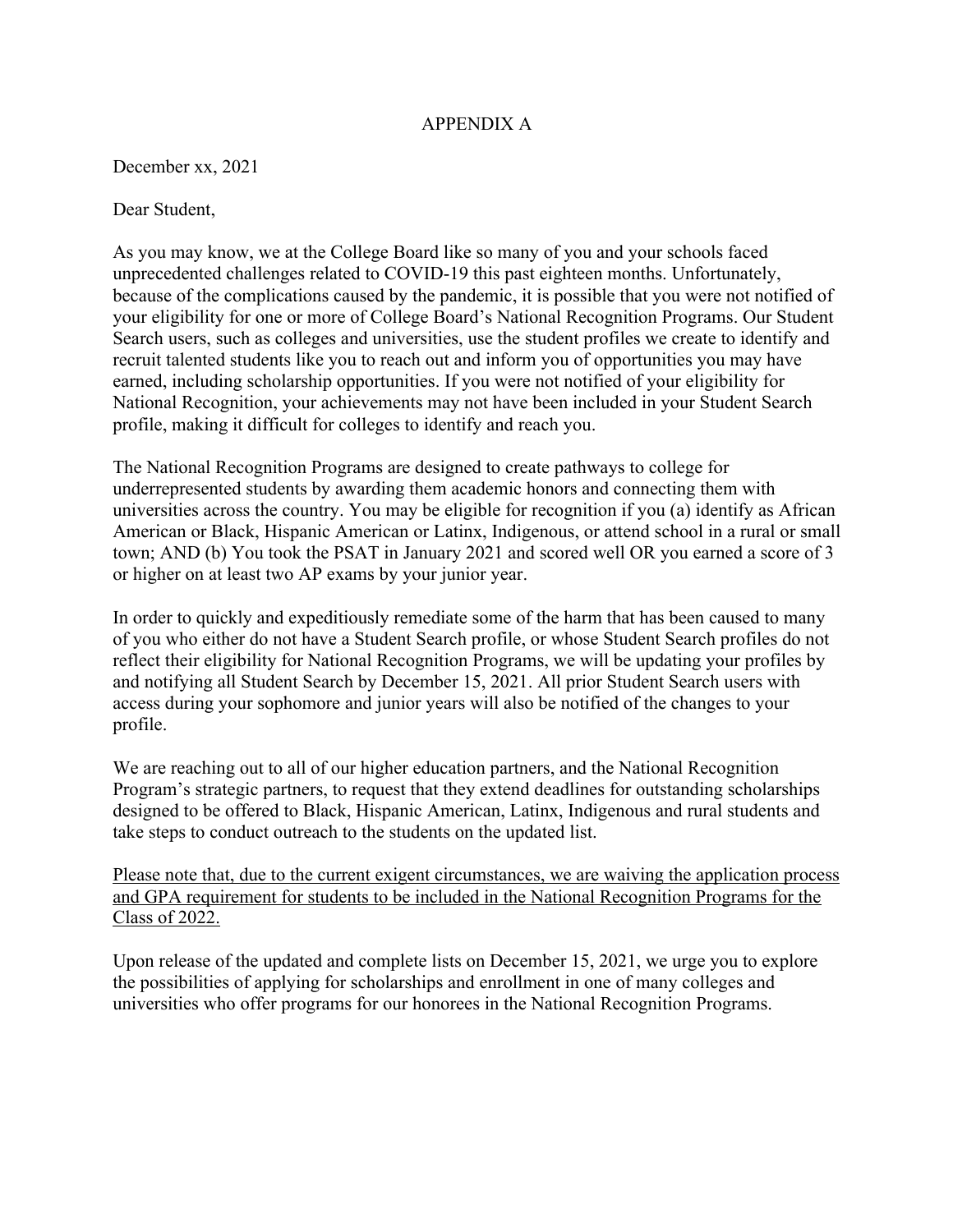Please accept our apologies for this oversight and any harm it may have caused to you and your families.

Thank you, The College Board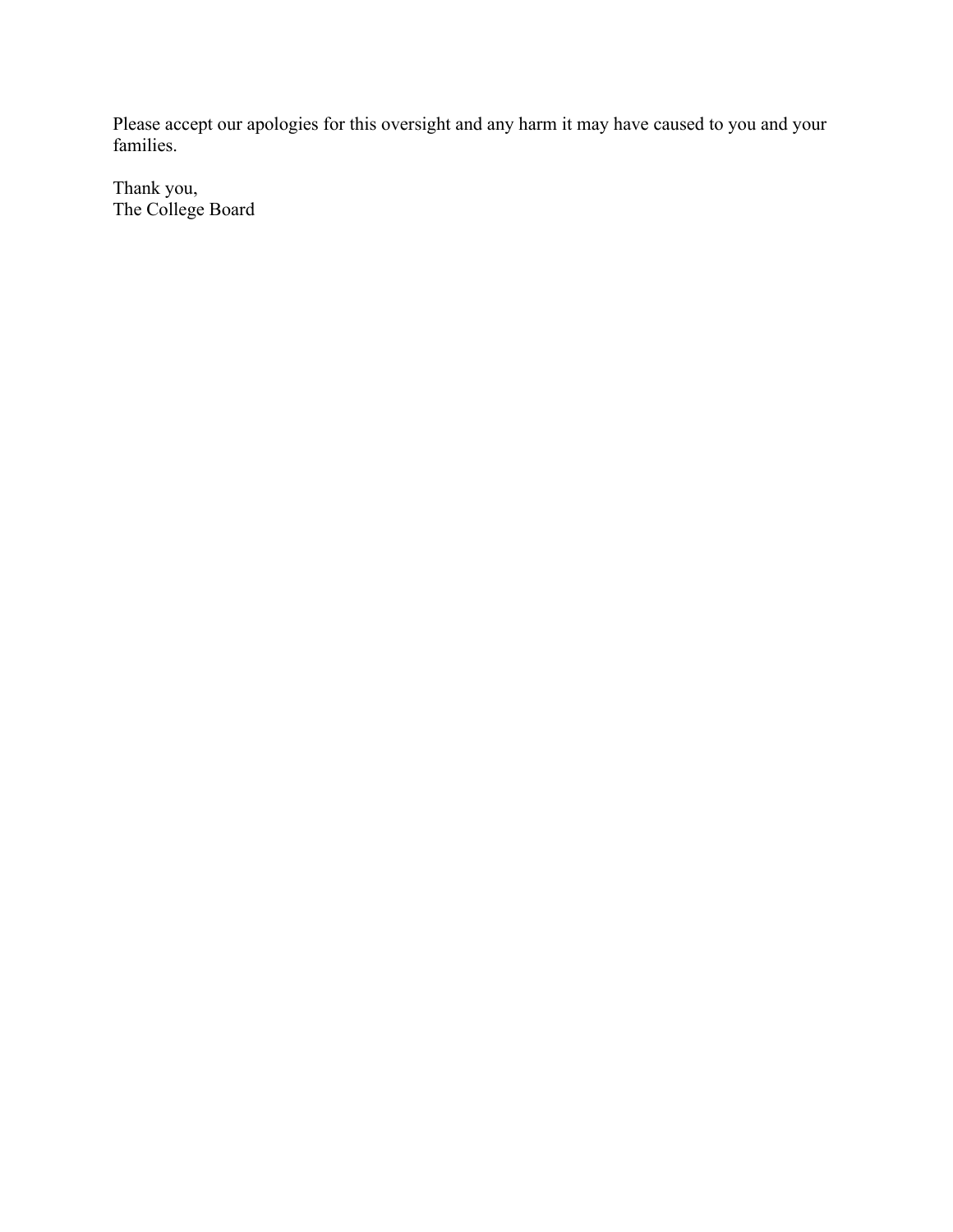## APPENDIX B

December xx, 2021

Dear Higher Education Partner,

With great regret, we are writing to inform you that due to our failure to include and incorporate the scores from the January 2021 PSAT test or any of the 2021 AP tests, both *the National Recognition Program Registry and our database for the Student Search Service is incomplete,* failing to include thousands of high-achieving and qualified Black, Hispanic American, Latinx, Indigenous and rural seniors across the country.

We realized that by leaving thousands of qualified eligible Black, Hispanic American, Latinx, Indigenous and rural students nationwide off the registry and database, we may well have rendered these highly qualified and underserved students beyond your reach to date for scholarship outreach programs. For this reason, we are sending you this notice, so that you are aware that you may not have reached many thousands of qualified high-achieving seniors of color, and that delaying the deadlines for scholarship applications and decisions may be appropriate to allow these students the opportunity to apply for your school and relevant scholarship opportunities.

In order to quickly remediate some of the harm that has been caused to these deserving students, we will be providing you with an updated, complete and accurate National Recognition Programs registry list by no later than December 15, 2021, and ask that as of that date, you take immediate steps to focus your outreach and provide appropriate modifications of filing deadlines and scholarship consideration for the students who were excluded from your earlier lists and scholarship outreach.

Please accept our apologies for this oversight and any harm it may have caused to you, your applicants and potential future students.

Thank you,

The College Board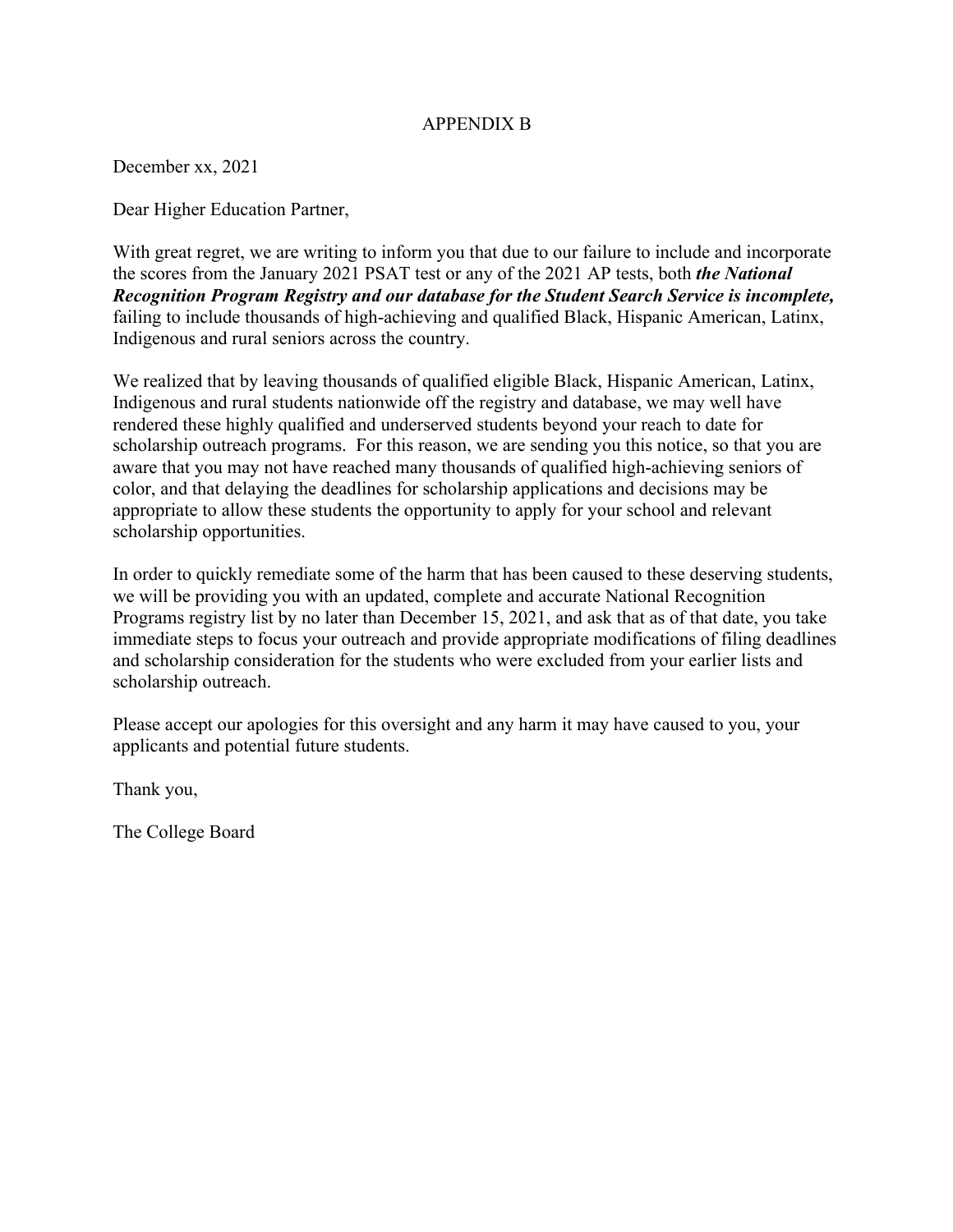## APPENDIX C

December xx, 2021

Dear National Recognition Programs Strategic Partner,

Thank you for your partnership these last years in trying to increase access to higher education opportunities for historically underrepresented groups through the College Board's National Recognition Programs. With great regret, we are writing to inform you that due to our failure to include and incorporate the scores from the January 2021 PSAT test or any of the 2021 AP tests, both *the National Recognition Program Registry and our database for the Student Search Service is incomplete,* failing to include thousands of high-achieving and qualified Black, Hispanic American, Latinx, Indigenous and rural seniors across the country.

We realized that by leaving thousands of qualified eligible Black, Hispanic American, Latinx, Indigenous and rural students nationwide off the registry and database, we may well have rendered these highly qualified and underserved students beyond your reach to date for scholarships. For this reason, we are sending you this notice, so that you are aware that you may not have reached many thousands of qualified high-achieving seniors of color, and that delaying the deadlines for scholarship applications and decisions may be appropriate to allow these students the opportunity to apply for your funding and relevant scholarship opportunities.

In order to quickly remediate some of the harm that has been caused to these deserving students, we will be providing you with an updated, complete and accurate National Recognition Programs registry list by no later than December 15, 2021, and ask that as of that date, you take immediate steps to focus your outreach and provide appropriate modifications of filing deadlines and scholarship consideration for the students who were excluded from your earlier lists and scholarship outreach.

Please accept our apologies for this oversight and any harm it may have caused to you, your applicants and potential future students.

Thank you,

The College Board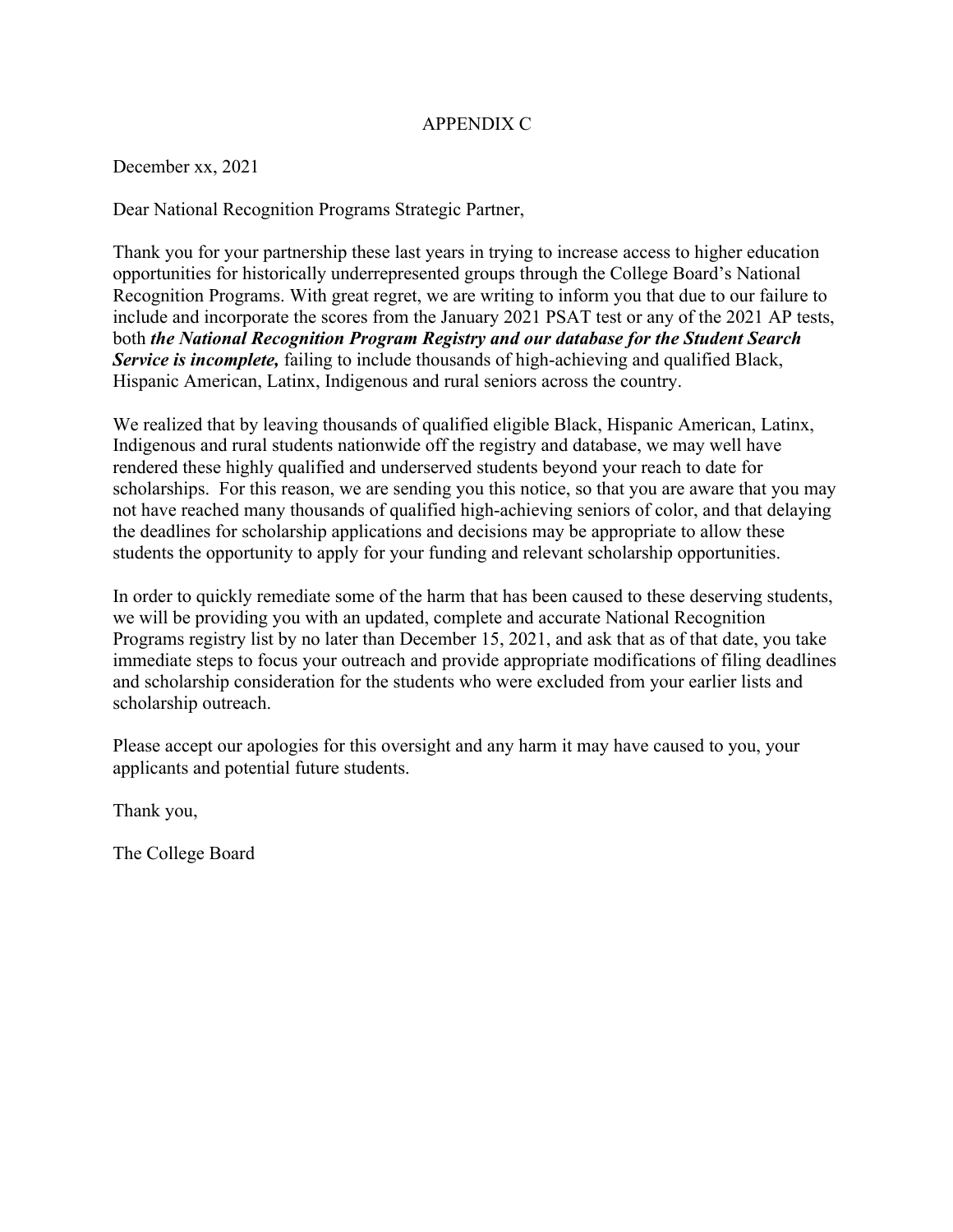## APPENDIX D

December xx, 2021

Dear Valued High School Counselor,

With great regret, we write to inform you that, due to our failure to identify students who earned eligibility for our National Recognition Programs based on their January 2021 PSAT results or their AP Exam results, the list of eligible students we provided to colleges and our partner scholarship organizations is incomplete for the Class of 2022. Furthermore, the Student Search profiles for these students who qualified for National Recognition programs may not reflect their eligibility, making it difficult for colleges to identify and inform these students of opportunities they may have earned.

Thus, so far this year, our National Recognition Programs process has been available only to a subgroup of all those students who were eligible and should have been able to apply for these honors. Relatedly, our erroneous reporting means that these same students were denied participation in the full benefits of the College Board Student Search Service, and therefore have not received outreach and recruiting materials and scholarship consideration by many colleges and universities who rely on that service to identify and recruit these students for scholarship opportunities.

We regret that this means that thousands of high-achieving and qualified eligible Black, Hispanic American, Latinx, Indigenous and rural students, including students at your school, have been left out of hundreds of college and university scholarship outreach programs.

In order to quickly remediate some of the harm that has been caused to these deserving students, we will be providing you with an updated, complete and accurate list of students who may be eligible for our National Recognition Programs by no later than December 15, 2021, and we ask that you take immediate steps to ensure that any students on this list who were previously unaware of their eligibility be informed of the update. We also ask that you urge these students to make any colleges they are applying to, or considering applying to, aware of this change as soon as possible so that they may be eligible for scholarship consideration.

We will be mailing all eligible students a Certificate of Recognition Award identical to the certificates given to the eligible October 2020 PSAT examinees. Please inform any colleges the students may have already applied to, or are applying to, that they will be receiving the Certificate of Recognition Award.

We are reaching out to all of our higher education partners to request that they extend deadlines for outstanding scholarships designed to be offered to Black, Hispanic American, Latinx, Indigenous and rural students and take steps to conduct outreach to the students on the updated list.